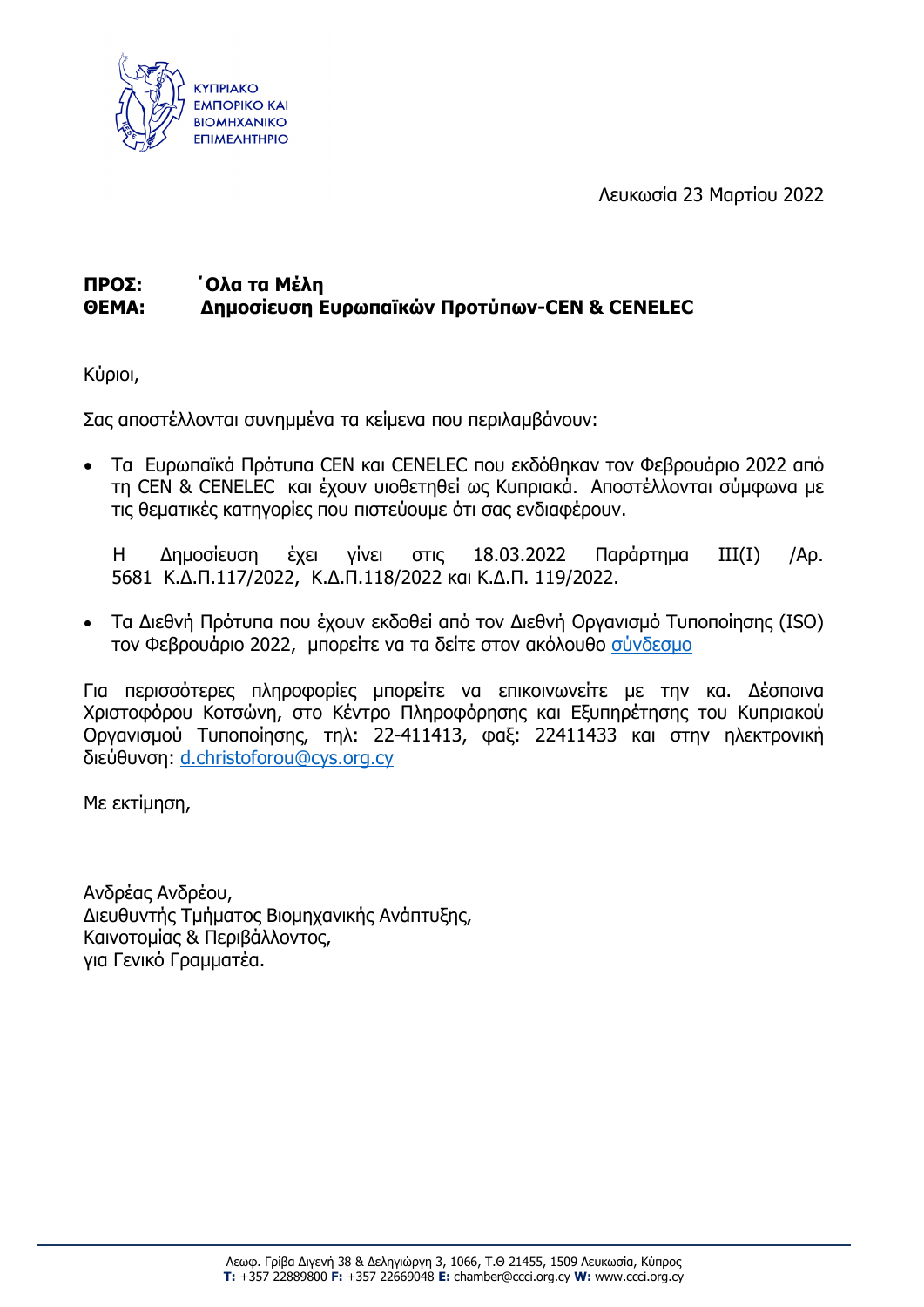#### ΟΙ ΠΕΡΙ ΤΥΠΟΠΟΙΗΣΗΣ, ΔΙΑΠΙΣΤΕΥΣΗΣ ΚΑΙ ΤΕΧΝΙΚΗΣ ΠΛΗΡΟΦΟΡΗΣΗΣ ΝΟΜΟI ΤΟΥ 2002 έως 2012

#### Γνωστοποίηση βάσει του Άρθρου 5 του Βασικού Νόμου 156(Ι)/2002 και του Άρθρου 6 του Τροποποιητικού Νόμου 57(Ι)/2011

Με το παρόν γνωστοποιείται ότι βάσει των Άρθρων 5 του βασικού Νόμου 156(Ι) του 2002 και 6 του τροποποιητικού Νόμου 57(Ι)/2011 που ρυθμίζουν τις δραστηριότητες της Τυποποίησης, Διαπίστευσης και Τεχνικής Πληροφόρησης, ο Κυπριακός Οργανισμός Τυποποίησης (CYS) δημοσιεύει ως Κυπριακά πρότυπα τα πιο κάτω Ευρωπαϊκά πρότυπα:

## **STANDARDS FROM EUROPEAN COMMITTEE FOR STANDARDIZATION (CEN)**

| 01 | Generalities. Terminology. Standardization. Documentation |
|----|-----------------------------------------------------------|
|    |                                                           |

| <b>CYS EN</b><br>Document: | <b>Title</b>                                                          | ICS <sub>1</sub> | Withdrawn                                 |
|----------------------------|-----------------------------------------------------------------------|------------------|-------------------------------------------|
| CYS EN ISO<br>4135:2022    | Anaesthetic and respiratory equipment - Vocabulary (ISO<br>4135:2022) | 01.040.11        | S/S CYS<br>EN ISO<br>4135:2001<br>$=$ W/D |

| 03 | Services. Company organization, management and quality. Administration. Transport. |
|----|------------------------------------------------------------------------------------|
|    | Sociology                                                                          |

| <b>CYS EN</b><br>Document:             | Title                                                                                                                                                                                                                                                            | ICS <sub>1</sub> | Withdrawn                                             |
|----------------------------------------|------------------------------------------------------------------------------------------------------------------------------------------------------------------------------------------------------------------------------------------------------------------|------------------|-------------------------------------------------------|
| CYS CEN<br><b>ISO/TS</b><br>19468:2022 | Intelligent transport systems - Data interfaces between centres for<br>transport information and control systems - Platform-independent<br>model specifications for data exchange protocols for transport<br>information and control systems (ISO/TS 19468:2022) | 03.220.20        | S/S CYS<br><b>CEN ISO/TS</b><br>19468:2019<br>$=$ W/D |
| CYS CEN/TR<br>17748-2:2022             | Foundational Body of Knowledge for the ICT Profession (ICT BoK)<br>- Part 2: User Guide and Methodology                                                                                                                                                          | 03.100.30        |                                                       |

|  |  | <b>Health care technology</b> |
|--|--|-------------------------------|
|--|--|-------------------------------|

| <b>CYS EN</b><br>Document:       | <b>Title</b>                                                                                                                                                               | ICS <sub>1</sub> | Withdrawn                                                 |
|----------------------------------|----------------------------------------------------------------------------------------------------------------------------------------------------------------------------|------------------|-----------------------------------------------------------|
| CYS EN ISO<br>15798:2022         | Ophthalmic implants - Ophthalmic viscosurgical devices (ISO<br>15798:2022)                                                                                                 | 11.040.70        | S/S CYS<br>EN ISO<br>15798:2013<br>and A1:2017<br>$=$ W/D |
| CYS EN ISO<br>10942:2022         | Ophthalmic instruments - Direct ophthalmoscopes (ISO<br>10942:2022)                                                                                                        | 11.040.70        | S/S CYS<br>EN ISO<br>10942:2006<br>$=$ W/D                |
| CYS EN<br>455-1:2020<br>+A1:2022 | Medical gloves for single use - Part 1: Requirements and testing for<br>freedom from holes                                                                                 | 11.140           | S/S CYS<br>EN 455-<br>1:2020=W/D                          |
| CYS EN ISO<br>26825:2022         | Anaesthetic and respiratory equipment - User-applied labels for<br>syringes containing drugs used during anaesthesia - Colours,<br>design and performance (ISO 26825:2020) | 11.040.10        |                                                           |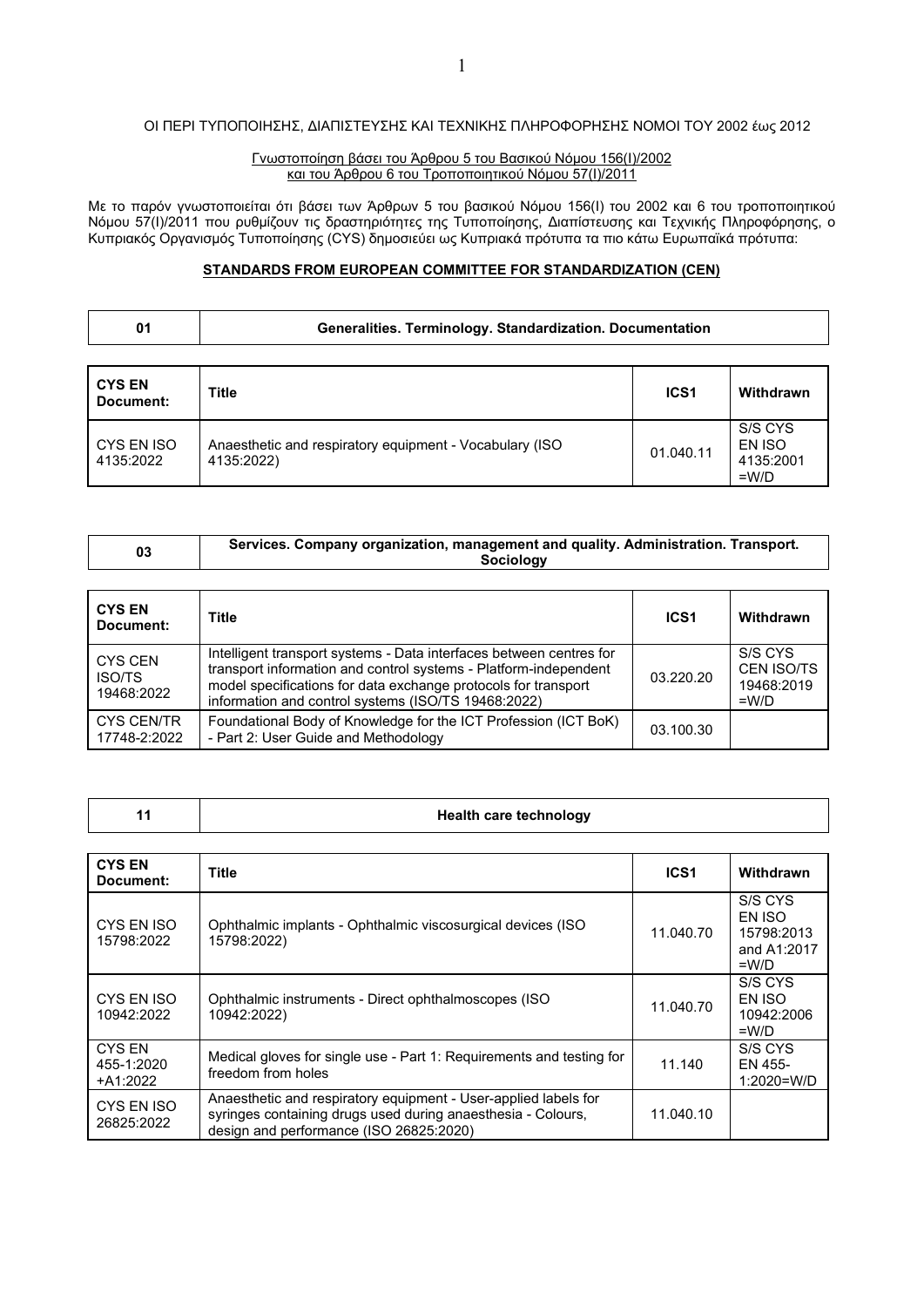## **13 Environment. Health protection. Safety**

| <b>CYS EN</b><br>Document:                | <b>Title</b>                                                                                                                                                                          | ICS <sub>1</sub> | Withdrawn                                                           |
|-------------------------------------------|---------------------------------------------------------------------------------------------------------------------------------------------------------------------------------------|------------------|---------------------------------------------------------------------|
| <b>CYS EN</b><br>13138-1:2021<br>/AC:2022 | Buoyant aids for swimming instruction - Part 1: Safety<br>requirements and test methods for buoyant aids to be worn                                                                   | 13.340.70        |                                                                     |
| <b>CYS CEN/TR</b><br>17801:2022           | Guidelines for water safety plan concept in buildings                                                                                                                                 | 13.060.20        |                                                                     |
| CYS EN ISO<br>8253-3:2022                 | Acoustics - Audiometric test methods - Part 3: Speech audiometry<br>(ISO 8253-3:2022)                                                                                                 | 13.140           | S/S CYS EN<br>ISO 8253-<br>$3:2012=W/D$                             |
| CYS EN ISO<br>5667-1:2022                 | Water quality - Sampling - Part 1: Guidance on the design of<br>sampling programmes and sampling techniques (ISO 5667-1:2020)                                                         | 13.060.45        | S/S CYS EN<br>ISO 5667-<br>$1:2006$ and<br>AC:2007=W/D              |
| CYS EN<br>13725:2022                      | Stationary source emissions - Determination of odour<br>concentration by dynamic olfactometry and odour emission rate                                                                 | 13.040.99        | S/S CYS EN<br>13725:2003<br>and<br>AC:2006=W/D                      |
| CYS EN<br>17503:2022                      | Soil, sludge, treated biowaste and waste - Determination of<br>polycyclic aromatic hydrocarbons (PAH) by gas chromatography<br>(GC) and high-performance liquid chromatography (HPLC) | 13.030.01        | S/S CYS EN<br>15527:2008.<br><b>CYS EN</b><br>16181:2018<br>$=$ W/D |
| CYS FN<br>15936:2022                      | Soil, waste, treated biowaste and sludge - Determination of total<br>organic carbon (TOC) by dry combustion                                                                           | 13.030.01        | S/S CYS FN<br>15936:2012<br>$=$ W/D                                 |

| <b>CYS EN</b><br>Document:                     | <b>Title</b>                                                                                                                                                                                                                  | <b>ICS1</b> | Withdrawn |
|------------------------------------------------|-------------------------------------------------------------------------------------------------------------------------------------------------------------------------------------------------------------------------------|-------------|-----------|
| CYS CEN<br><b>ISO/TS</b><br>7849-2:2022        | Acoustics - Determination of airborne sound power levels emitted<br>by machinery using vibration measurement - Part 2: Engineering<br>method including determination of the adequate radiation factor<br>(ISO/TS 7849-2:2009) | 17.140.20   |           |
| <b>CYS CEN</b><br><b>ISO/TS</b><br>7849-1:2022 | Acoustics - Determination of airborne sound power levels emitted<br>by machinery using vibration measurement - Part 1: Survey<br>method using a fixed radiation factor (ISO/TS 7849-1:2009)                                   | 17.140.20   |           |
| <b>CYS CEN/TR</b><br>17792:2022                | Railway Applications - Wheel-rail contact geometry parameters -<br>Technical report and background information about EN 15302                                                                                                 | 17.040.20   |           |

| $\sim$ | Fluid systems and components for general use |
|--------|----------------------------------------------|
|--------|----------------------------------------------|

| <b>CYS EN</b><br>Document: | <b>Title</b>                                                                                                                                          | ICS <sub>1</sub> | Withdrawn                                                 |
|----------------------------|-------------------------------------------------------------------------------------------------------------------------------------------------------|------------------|-----------------------------------------------------------|
| CYS EN ISO<br>14246:2022   | Gas cylinders - Cylinder valves - Manufacturing tests and<br>examinations (ISO 14246:2022)                                                            | 23.020.35        | S/S CYS<br>EN ISO<br>14246:2014<br>and A1:2017<br>$=$ W/D |
| CYS EN<br>558:2022         | Industrial valves - Face-to-face and centre-to-face dimensions of<br>metal valves for use in flanged pipe systems - PN and Class<br>designated valves | 23.040.99        | S/S CYS EN<br>558:2017<br>$=W/D$                          |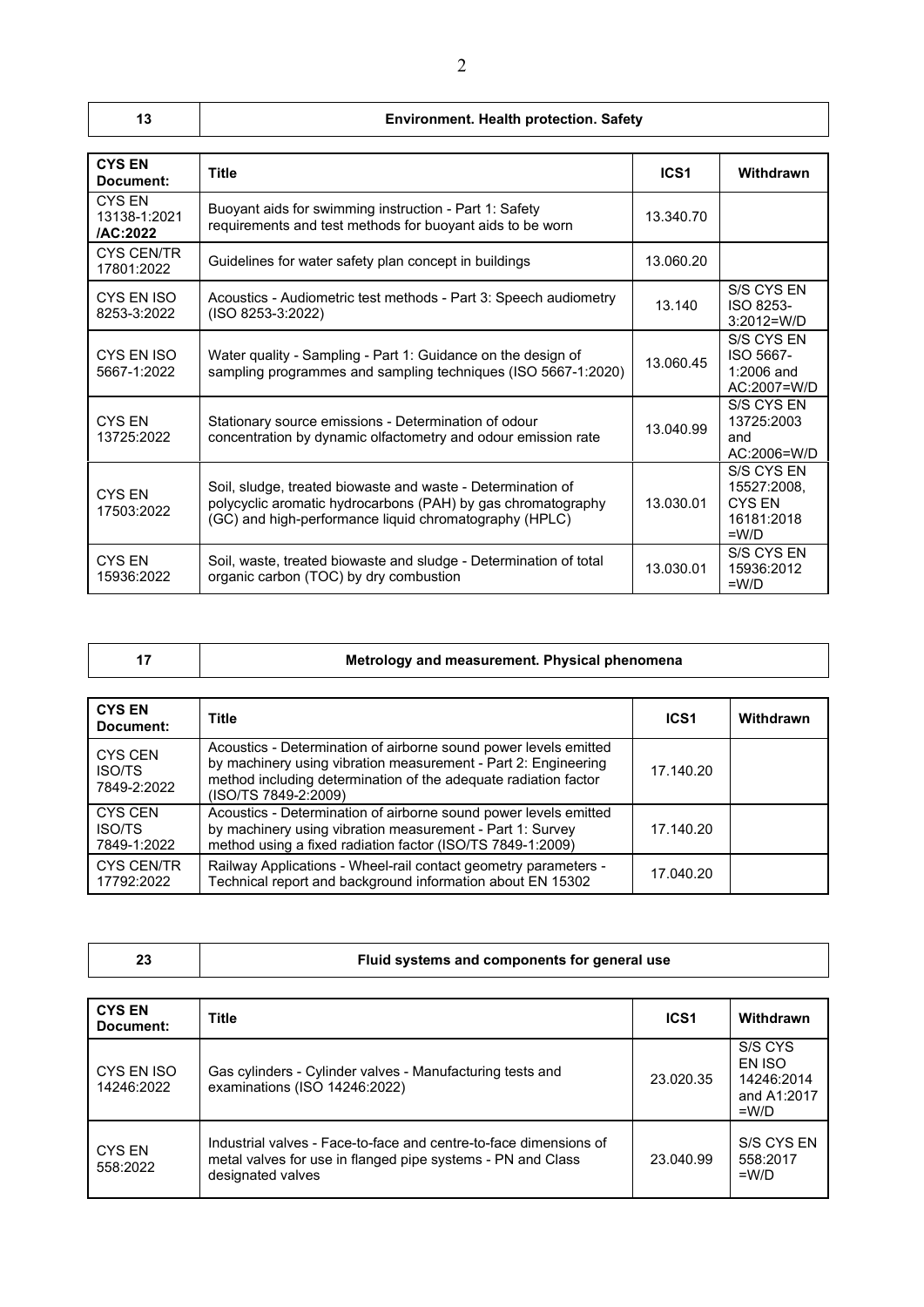| CYS EN ISO<br>11295:2022           | Plastics piping systems used for the rehabilitation of pipelines -<br>Classification and overview of strategic, tactical and operational<br>activities (ISO 11295:2022)                                                          | 23.040.01 | S/S CYS<br>EN ISO<br>11295:2017<br>$=$ W/D |
|------------------------------------|----------------------------------------------------------------------------------------------------------------------------------------------------------------------------------------------------------------------------------|-----------|--------------------------------------------|
| CYS EN ISO<br>13844:2022           | Plastics piping systems - Elastomeric-sealing-ring-type socket<br>joints for use with plastic pressure pipes - Test method for leak<br>tightness under negative pressure, angular deflection and<br>deformation (ISO 13844:2022) | 23.040.20 | S/S CYS<br>EN ISO<br>13844:2015<br>$=$ W/D |
| CYS EN<br>17476:2021<br>$+A1:2022$ | Specifications for dedicated liquefied petroleum gas appliances -<br>LPG vapour pressure appliances incorporating a horizontal<br>cartridge in the chassis                                                                       | 23.020.35 | S/S CYS EN<br>17476:2021<br>$=$ W/D        |

| 25                             | <b>Manufacturing engineering</b>                                                                                        |                  |                                            |  |  |
|--------------------------------|-------------------------------------------------------------------------------------------------------------------------|------------------|--------------------------------------------|--|--|
| <b>CYS EN</b><br>Document:     | Title                                                                                                                   | ICS <sub>1</sub> | Withdrawn                                  |  |  |
| CYS EN ISO<br>17639:2022       | Destructive tests on welds in metallic materials - Macroscopic and<br>microscopic examination of welds (ISO 17639:2022) | 25.160.40        | S/S CYS<br>EN ISO<br>17639:2013<br>$=$ W/D |  |  |
| CYS EN<br>13523-9:2022         | Coil coated metals - Test methods - Part 9: Resistance to water<br>immersion                                            | 25.220.60        | S/S CYS<br>EN 13523-<br>$9:2014 = W/D$     |  |  |
| <b>CYS EN</b><br>13523-25:2022 | Coil coated metals - Test methods - Part 25: Resistance to<br>humidity                                                  | 25.220.60        | S/S CYS<br>EN 13523-<br>25:2014            |  |  |

| CYS EN<br>13523-25:2022                     | Coil coated metals - Test methods - Part 25: Resistance to<br>humidity                                        | 25.220.60 | 313 U I S<br>EN 13523-<br>25:2014<br>$=$ W/D |
|---------------------------------------------|---------------------------------------------------------------------------------------------------------------|-----------|----------------------------------------------|
| CYS EN<br>13523-26:2022                     | Coil coated metals - Test methods - Part 26: Resistance to<br>condensation of water                           | 25.220.60 | S/S CYS<br>EN 13523-<br>26:2014<br>$=$ W/D   |
| CYS EN ISO<br>9220:2022                     | Metallic coatings - Measurement of coating thickness - Scanning<br>electron microscope method (ISO 9220:2022) | 25.220.40 | S/S CYS<br>EN ISO<br>9220:1995<br>$=$ W/D    |
| CYS CEN<br><b>ISO/ASTM/TR</b><br>52916:2022 | Additive manufacturing for medical - Data - Optimized medical<br>image data (ISO/ASTM TR 52916:2022)          | 25.030    |                                              |

| 27                         | Energy and heat transfer engineering                                                                                                                                    |                  |                                            |
|----------------------------|-------------------------------------------------------------------------------------------------------------------------------------------------------------------------|------------------|--------------------------------------------|
|                            |                                                                                                                                                                         |                  |                                            |
| <b>CYS EN</b><br>Document: | Title                                                                                                                                                                   | ICS <sub>1</sub> | Withdrawn                                  |
| CYS EN ISO<br>23553-1:2022 | Safety and control devices for oil burners and oil-burning<br>appliances - Particular requirements - Part 1: Automatic and semi-<br>automatic valves (ISO 23553-1:2022) | 27.060.10        | S/S CYS EN<br>ISO 23553-<br>$1:2014 = W/D$ |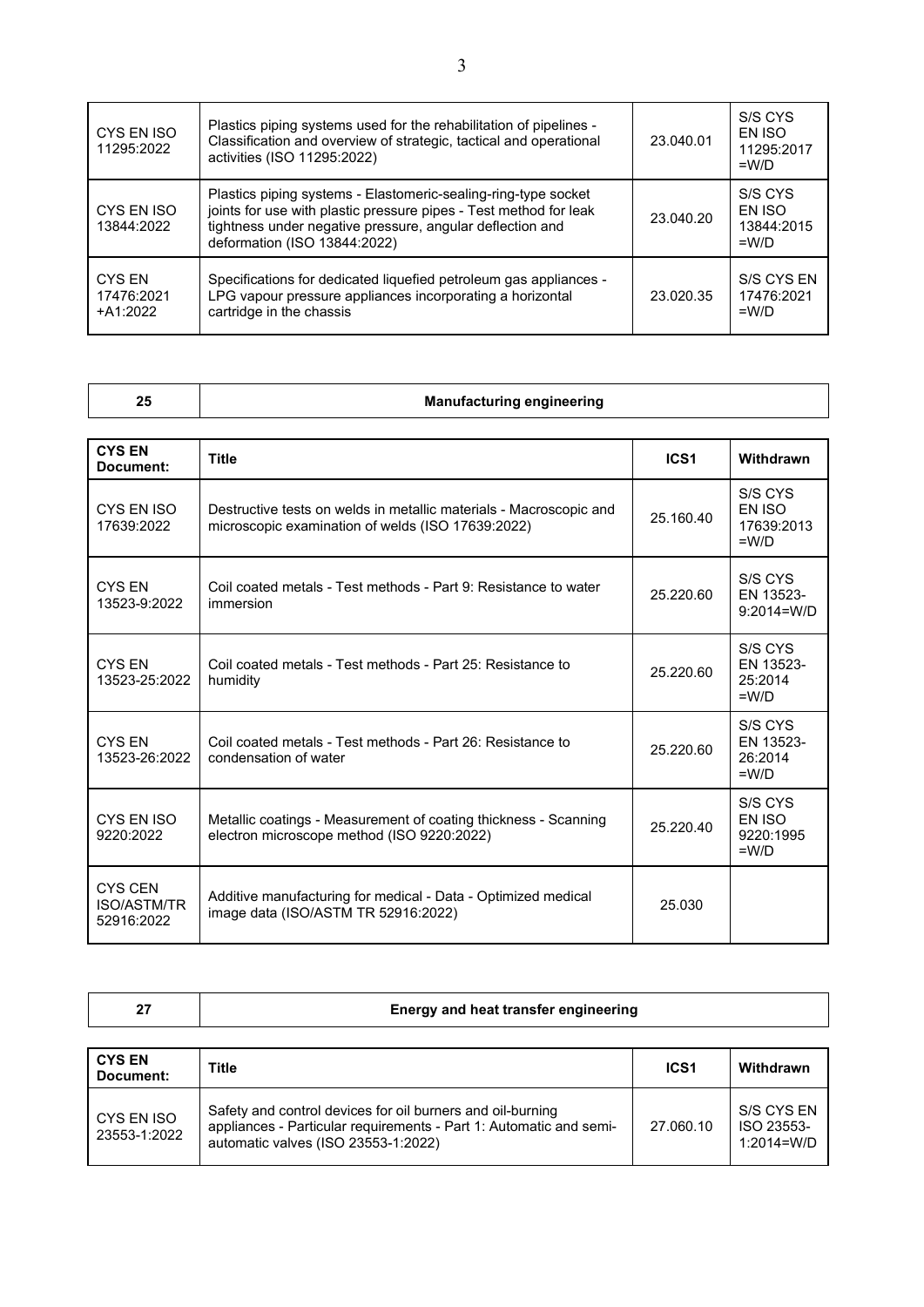| CYS EN ISO<br>10270:2022 | Corrosion of metals and alloys - Aqueous corrosion testing of<br>zirconium allovs for use in nuclear power reactors (ISO<br>10270:2022) | 27.120.10 | S/S CYS<br>EN ISO<br>10270:2008<br>$=$ W/D |
|--------------------------|-----------------------------------------------------------------------------------------------------------------------------------------|-----------|--------------------------------------------|
|--------------------------|-----------------------------------------------------------------------------------------------------------------------------------------|-----------|--------------------------------------------|

| 39 | <b>Precision mechanics. Jewellery</b> |  |
|----|---------------------------------------|--|
|    |                                       |  |

| <b>CYS EN</b><br>Document: | <b>Title</b>                                                                                                                                                                                      | ICS <sub>1</sub> | Withdrawn                           |
|----------------------------|---------------------------------------------------------------------------------------------------------------------------------------------------------------------------------------------------|------------------|-------------------------------------|
| CYS CEN/TR<br>12471:2022   | Screening test for the presence of nickel in articles which are<br>inserted into pierced parts of the human body and articles intended<br>to come into direct and prolonged contact with the skin | 39.060           | S/S CYS CR<br>12471:2002<br>$=$ W/D |

|  | Aircraft and space vehicle engineering |
|--|----------------------------------------|
|--|----------------------------------------|

| <b>CYS EN</b><br>Document:     | Title                                                                                                                                                                                                                                                                                                                         | ICS <sub>1</sub> | Withdrawn                                  |
|--------------------------------|-------------------------------------------------------------------------------------------------------------------------------------------------------------------------------------------------------------------------------------------------------------------------------------------------------------------------------|------------------|--------------------------------------------|
| <b>CYS EN</b><br>3475-705:2022 | Aerospace series - Cables, electrical, aircraft use - Test methods -<br>Part 705: Contrast measurement                                                                                                                                                                                                                        | 49.060           | S/S CYS<br>EN 3475-<br>705:2005<br>$=$ W/D |
| CYS EN<br>2713-012:2022        | Aerospace series - Cables, electrical, single and multicore for<br>general purpose - Operating temperatures between -55 °C and 200<br>°C - Part 012: MNA (1 core), MNB (pair), MNC (3 cores), MND (4<br>cores), cables family - Silver-plated copper screened (spiral) and<br>jacketed, UV laser printable - Product standard | 49.060           | S/S CYS<br>EN 2713-<br>012:2017<br>$=$ W/D |
| CYS EN<br>3830:2022            | Aerospace series - Electrical system - Load analysis                                                                                                                                                                                                                                                                          | 49.060           |                                            |

| <b>Materials handling equipment</b><br>v. |
|-------------------------------------------|
|-------------------------------------------|

| <b>CYS EN</b><br>Document:  | Title                                                                                                                                                           | ICS <sub>1</sub> | Withdrawn                                       |
|-----------------------------|-----------------------------------------------------------------------------------------------------------------------------------------------------------------|------------------|-------------------------------------------------|
| CYS EN<br>280-1:2022        | Mobile elevating work platforms - Part 1: Design calculations -<br>Stability criteria - Construction - Safety - Examinations and tests                          | 53.020.99        | S/S CYS EN<br>280:2013<br>$+A1:2015$<br>$=$ W/D |
| <b>CYS EN</b><br>280-2:2022 | Mobile elevating work platforms - Part 2: Additional safety<br>requirements for load lifting appliances on the extending lifting<br>structure and work platform | 53.020.99        |                                                 |

| 61                         | <b>Clothing industry</b>                                                                                                   |                  |           |  |
|----------------------------|----------------------------------------------------------------------------------------------------------------------------|------------------|-----------|--|
|                            |                                                                                                                            |                  |           |  |
| <b>CYS EN</b><br>Document: | Title                                                                                                                      | ICS <sub>1</sub> | Withdrawn |  |
| CYS EN ISO<br>19574:2022   | Footwear and footwear components - Qualitative test method to<br>assess antifungal activity (growth test) (ISO 19574:2022) | 61.060           |           |  |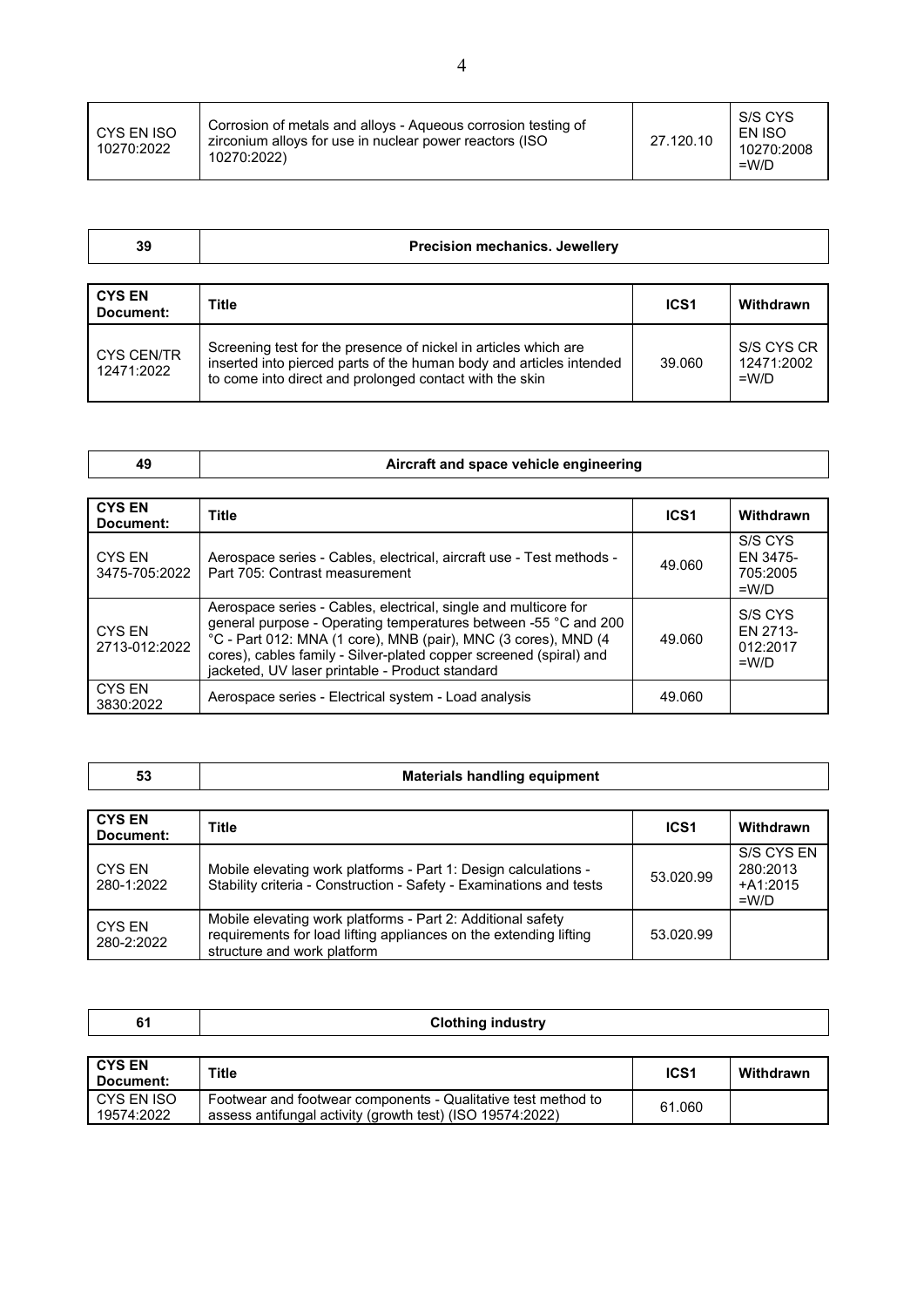| -- | ----- |
|----|-------|

| <b>CYS EN</b><br>Document:      | <b>Title</b>                                                          | ICS <sub>1</sub> | Withdrawn |
|---------------------------------|-----------------------------------------------------------------------|------------------|-----------|
| <b>CYS CEN/TS</b><br>17728:2022 | Organic soil improvers - Determination of specific parameters         | 65.080           |           |
| <b>CYS CEN/TS</b><br>17729:2022 | Soil improvers - Determination of specific parameters                 | 65.080           |           |
| <b>CYS CEN/TS</b><br>17730:2022 | Compost and digestate properties when used in fertilizing products    | 65.080           |           |
| <b>CYS CEN/TS</b><br>17731:2022 | Growing media - Determination of specific parameters                  | 65.080           |           |
| <b>CYS CEN/TS</b><br>17732:2022 | Soil improvers and growing media - Terminology                        | 65.080           |           |
| <b>CYS CEN/TS</b><br>17733:2022 | Soil improvers and growing media - Sampling and sample<br>preparation | 65.080           |           |

CYS EN ISO 11339:2022

## **75 Petroleum and related technologies**

| <b>CYS EN</b><br>Document:            | <b>Title</b>                                                                                                                                                                   | <b>ICS1</b> | Withdrawn                           |
|---------------------------------------|--------------------------------------------------------------------------------------------------------------------------------------------------------------------------------|-------------|-------------------------------------|
| CYS EN ISO<br>19901-10:2022           | Petroleum and natural gas industries - Specific requirements for<br>offshore structures - Part 10: Marine geophysical investigations<br>(ISO 19901-10:2021)                    | 75.180.10   |                                     |
| CYS EN<br>15984:2022                  | Petroleum industry and products - Determination of composition of<br>refinery heating gas and calculation of carbon content and calorific<br>value - Gas chromatography method | 75.160.30   | S/S CYS EN<br>15984:2017<br>$=$ W/D |
| <b>CYS EN</b><br>589:2018<br>+A1:2022 | Automotive fuels - LPG - Requirements and test methods                                                                                                                         | 75.160.20   | S/S CYS EN<br>589:2018<br>$=$ W/D   |

| <b>CYS EN</b><br>Document: | <b>Title</b>                                                                                                    | ICS <sub>1</sub> | Withdrawn                                             |
|----------------------------|-----------------------------------------------------------------------------------------------------------------|------------------|-------------------------------------------------------|
| CYS EN ISO<br>683-3:2022   | Heat-treatable steels, alloy steels and free-cutting steels - Part 3:<br>Case-hardening steels (ISO 683-3:2022) | 77.140.10        | S/S CYS EN<br>ISO 683-<br>3:2019=W/D                  |
| CYS EN<br>10202:2022       | Cold reduced tinmill products - Electrolytic tinplate and electrolytic<br>chromium/chromium oxide coated steel  | 77.140.50        | S/S CYS EN<br>10202:2001<br>and<br>AC:2003<br>$=$ W/D |

| 83                         | <b>Rubber and plastic industries</b>                              |                  |                                            |
|----------------------------|-------------------------------------------------------------------|------------------|--------------------------------------------|
| <b>CYS EN</b><br>Document: | Title                                                             | ICS <sub>1</sub> | Withdrawn                                  |
| CYS EN ISO<br>10365:2022   | Adhesives - Designation of main failure patterns (ISO 10365:2022) | 83.180           | S/S CYS<br>EN ISO<br>10365:1995<br>$=$ W/D |
|                            |                                                                   |                  | S/S CYS                                    |

Adhesives - T-peel test for flexible-to-flexible bonded assemblies (ISO 11339:2022) 83.180

EN ISO 11339:2010 =W/D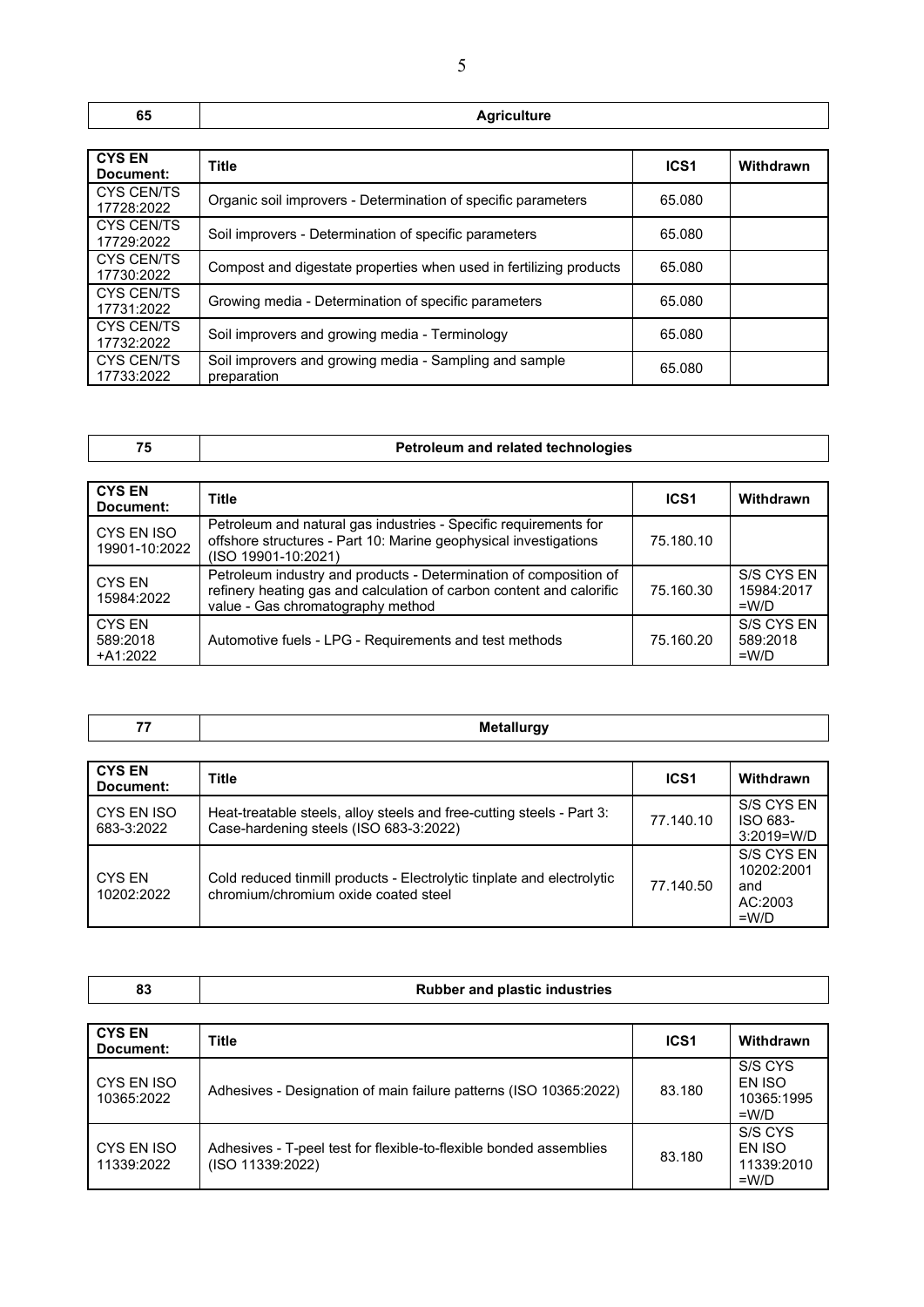| CYS EN ISO<br>8985:2022  | Plastics - Ethylene/vinyl acetate copolymer (EVAC) thermoplastics<br>- Determination of vinyl acetate content (ISO 8985:2022)  | 83.080.20 | S/S CYS<br><b>FN ISO</b><br>8985:1998<br>$=$ W/D  |
|--------------------------|--------------------------------------------------------------------------------------------------------------------------------|-----------|---------------------------------------------------|
| CYS EN ISO<br>15527:2022 | Plastics - Compression-moulded sheets of polyethylene (PE-<br>UHMW, PE-HD) - Requirements and test methods (ISO<br>15527:2022) | 83.140.10 | S/S CYS<br><b>FN ISO</b><br>15527:2018<br>$=$ W/D |

| ×<br>۰, |
|---------|
|---------|

## **91 Construction materials and building**

| <b>CYS EN</b><br>Document:   | Title                                                                                                                                                                       | ICS <sub>1</sub> | Withdrawn                                         |
|------------------------------|-----------------------------------------------------------------------------------------------------------------------------------------------------------------------------|------------------|---------------------------------------------------|
| <b>CYS EN</b><br>16830:2022  | Safety and control devices for burners and appliances burning<br>gaseous or liquid fuels - Control functions in electronic systems -<br><b>Temperature Control function</b> | 91.140.40        | S/S CYS EN<br>16830:2017<br>$=W/D$                |
| <b>CYS EN</b><br>1097-6:2022 | Tests for mechanical and physical properties of aggregates - Part<br>6: Determination of particle density and water absorption                                              | 91.100.15        | S/S CYS EN<br>1097-<br>$6:2013=$ W/D              |
| CYS EN<br>933-9:2022         | Tests for geometrical properties of aggregates - Part 9:<br>Assessment of fines - Methylene blue test                                                                       | 91.100.15        | S/S CYS EN<br>933-9:2009<br>$+A1:2013$<br>$=$ W/D |
| <b>CYS EN</b><br>17472:2022  | Sustainability of construction works - Sustainability assessment of<br>civil engineering works - Calculation methods                                                        | 91.040.01        |                                                   |

| <b>Civil engineering</b><br>$\sim$<br>Ju |  |
|------------------------------------------|--|
|------------------------------------------|--|

| <b>CYS EN</b><br>Document:     | <b>Title</b>                                                                                                            | ICS <sub>1</sub> | Withdrawn                                  |
|--------------------------------|-------------------------------------------------------------------------------------------------------------------------|------------------|--------------------------------------------|
| <b>CYS EN</b><br>12697-49:2022 | Bituminous mixtures - Test methods - Part 49: Determination of<br>friction after polishing                              | 93.080.20        | S/S CYS EN<br>12697-<br>49:2014<br>$=$ W/D |
| CYS FN<br>12697-7:2022         | Bituminous mixtures - Test methods - Part 7: Determination of the<br>bulk density of bituminous specimens by gamma rays | 93.080.20        | S/S CYS EN<br>12697-<br>7:2014=W/D         |
| CYS FN<br>12697-15:2022        | Bituminous mixtures - Test methods - Part 15: Determination of the<br>segregation sensitivity                           | 93.080.20        | S/S CYS EN<br>12697-<br>15:2003<br>$=$ W/D |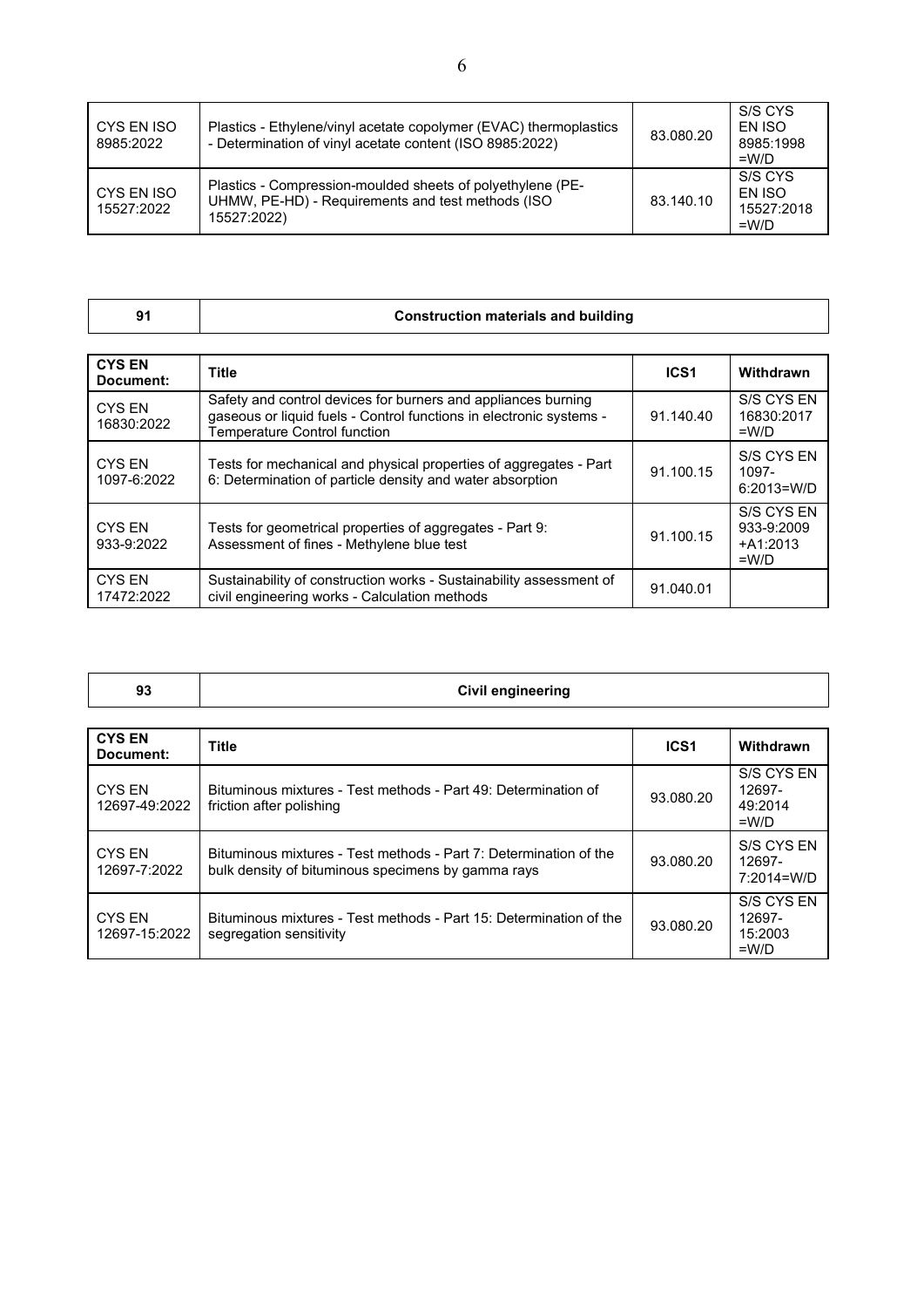## **ΔΙΟΡΘΩΣΕΙΣ ΑΠΟ ΠΡΟΗΓΟΥΜΕΝΕΣ ΔΗΜΟΣΙΕΥΣΕΙΣ**

| <b>STANDARD</b><br><b>REFERENCE</b> | <b>TITLE</b>                                                                                                                         | <b>MODIFICATIONS</b>                                                                                                                                                                                                                                                                                                                                                                                                                                                                                                                                          |
|-------------------------------------|--------------------------------------------------------------------------------------------------------------------------------------|---------------------------------------------------------------------------------------------------------------------------------------------------------------------------------------------------------------------------------------------------------------------------------------------------------------------------------------------------------------------------------------------------------------------------------------------------------------------------------------------------------------------------------------------------------------|
| CYS EN<br>17435:2021                | Surfaces for sports areas - Test<br>method for the determination of<br>Head Injury Criterion (HIC) and<br>Critical Fall Height (CFH) | The third bullet point in Section 7.4.1.1 was changed from "250<br>HIC" to "25,0 HIC".                                                                                                                                                                                                                                                                                                                                                                                                                                                                        |
| <b>CYS CEN/TS</b><br>17661:2021     | Personal identification -<br>European enrolment guide for<br>biometric ID documents (EEG)                                            | Figure 30 that was provided at the Formal Vote stage was<br>incorrect and as a result the key did not correspond to the<br>image                                                                                                                                                                                                                                                                                                                                                                                                                              |
| CYS EN<br>9721:2021                 | Aerospace series - General<br>recommendation for the BIT<br>Architecture in an integrated<br>system                                  | "BIT specification and modelling" was incorporated in a<br>paragraph instead of being the clause title 8.4:<br>"8.4 BIT specification and modelling"<br>Therefore, the numbering of the following clauses is impacted:<br>- 8.4 BIT specification and modelling<br>o 8.4.1 Specification process<br>o 8.4.2 System design arbitrations: Essential objective and<br>effort<br>o 8.4.3 The BIT specification process<br>$-8.4.3.1$ General<br>• 8.4.3.2 For the BIT architecture<br>$\bullet$ 8.4.3.3 For the tests<br>Page 35 was empty and therefore removed. |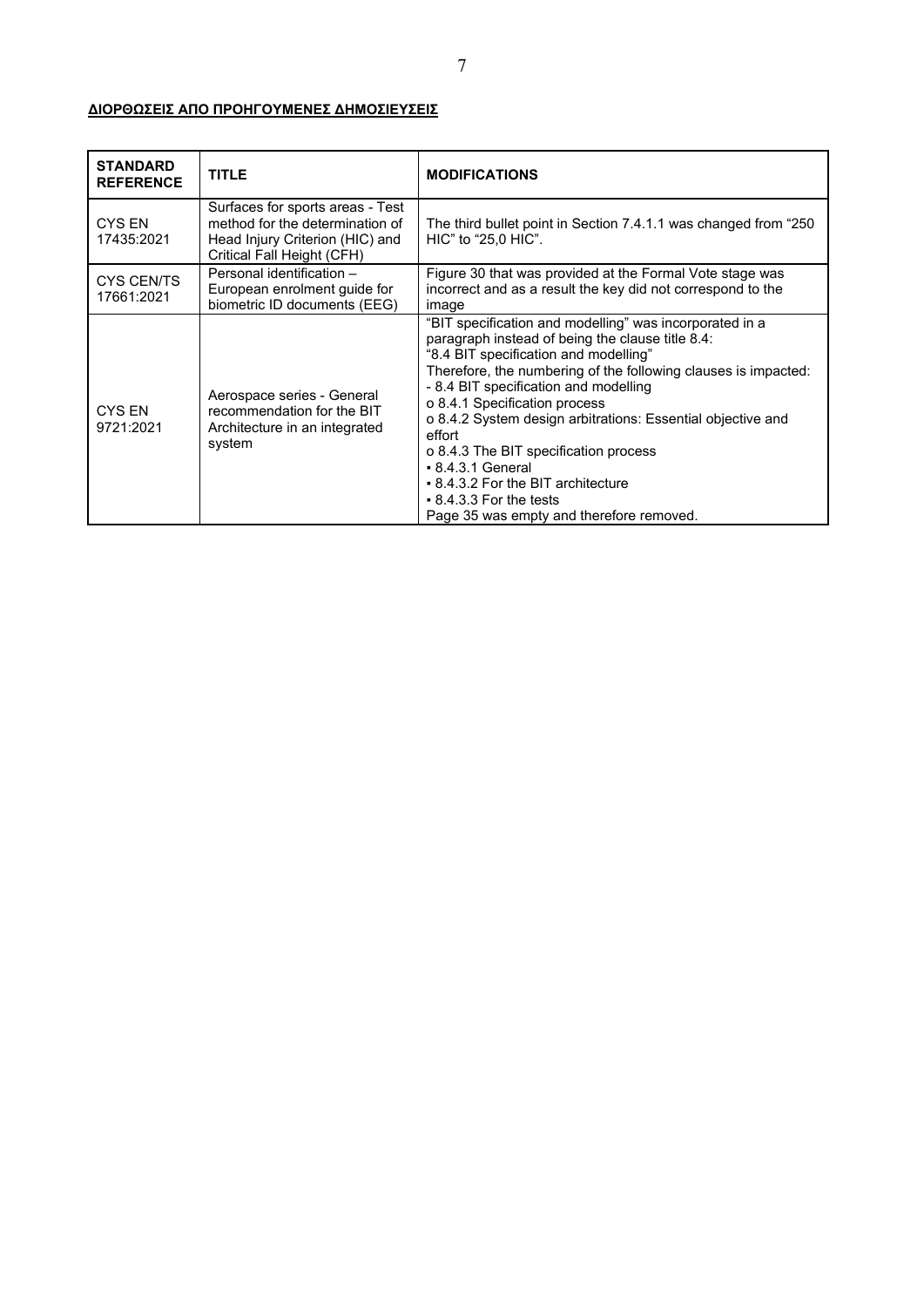## ΟΙ ΠΕΡΙ ΤΥΠΟΠΟΙΗΣΗΣ, ΔΙΑΠΙΣΤΕΥΣΗΣ ΚΑΙ ΤΕΧΝΙΚΗΣ ΠΛΗΡΟΦΟΡΗΣΗΣ ΝΟΜΟI ΤΟΥ 2002 έως 2012

#### Γνωστοποίηση βάσει του Άρθρου 5 του Βασικού Νόμου 156(Ι)/2002 και του Άρθρου 6 του Τροποποιητικού Νόμου 57(Ι)/2011

Με το παρόν γνωστοποιείται ότι βάσει των Άρθρων 5 του βασικού Νόμου 156(Ι) του 2002 και 6 του τροποποιητικού Νόμου 57(Ι)/2011 που ρυθμίζουν τις δραστηριότητες της Τυποποίησης, Διαπίστευσης και Τεχνικής Πληροφόρησης, ο Κυπριακός Οργανισμός Τυποποίησης (CYS) δημοσιεύει ως Κυπριακά πρότυπα τα πιο κάτω Ευρωπαϊκά πρότυπα:

#### **STANDARDS FROM EUROPEAN COMMITTEE FOR ELECTROTECHNICAL STANDARDIZATION (CENELEC)**

|  |  | <b>Health care technology</b> |
|--|--|-------------------------------|
|--|--|-------------------------------|

| <b>CYS EN</b><br>Document:       | <b>Title</b>                                                                                                                                                                                     | ICS <sub>1</sub> | Withdrawn |
|----------------------------------|--------------------------------------------------------------------------------------------------------------------------------------------------------------------------------------------------|------------------|-----------|
| CYS EN IEC<br>61223-3-<br>7:2022 | Evaluation and routine testing in medical imaging departments -<br>Part 3-7: Acceptance and constancy tests - Imaging performance<br>of X-ray equipment for dental cone beam computed tomography | 11.040.50        |           |
| CYS EN IEC<br>81001-5-<br>1:2022 | Health software and health IT systems safety, effectiveness and<br>security - Part 5-1: Security - Activities in the product life cycle                                                          | 11.040.01        |           |

| Fluid systems and components for general use |  |
|----------------------------------------------|--|
|----------------------------------------------|--|

| <b>CYS EN</b><br>Document: | <b>Title</b>                                                                  | ICS <sub>1</sub> | Withdrawn                          |
|----------------------------|-------------------------------------------------------------------------------|------------------|------------------------------------|
| CYS EN IEC<br>60534-4:2022 | Industrial-process control valves - Part 4: Inspection and routine<br>testing | 23.060           | S/S CYS EN<br>60534-<br>4:2006=W/D |

### **25 Manufacturing engineering**

| <b>CYS EN</b><br>Document:                 | Title                                                                                                                                                                         | ICS <sub>1</sub> | Withdrawn                                                     |
|--------------------------------------------|-------------------------------------------------------------------------------------------------------------------------------------------------------------------------------|------------------|---------------------------------------------------------------|
| <b>CYS EN IEC</b><br>60519-4:2022          | Safety in installations for electroheating and electromagnetic<br>processing - Part 4: Particular requirements for arc furnace<br>installations                               | 25.180.10        | S/S CYS EN<br>60519-<br>4:2013=W/D                            |
| CYS EN IEC<br>62439-3:2022                 | Industrial communication networks - High availability automation<br>networks - Part 3: Parallel Redundancy Protocol (PRP) and High-<br>availability Seamless Redundancy (HSR) | 25.040.40        | S/S CYS EN<br>IEC 62439-<br>$3:2018 = W/D$                    |
| CYS EN IEC<br>62439-2:2022                 | Industrial communication networks - High availability automation<br>networks - Part 2: Media Redundancy Protocol (MRP)                                                        | 25.040.40        | S/S CYS EN<br>62439-<br>$2:2017$ and<br>AC:2018-<br>$06=$ W/D |
| CYS EN IEC<br>60974-14:2018<br>/AC:2022-02 | Arc welding equipment - Part 14: Calibration, validation and<br>consistency testing                                                                                           | 25.160.30        |                                                               |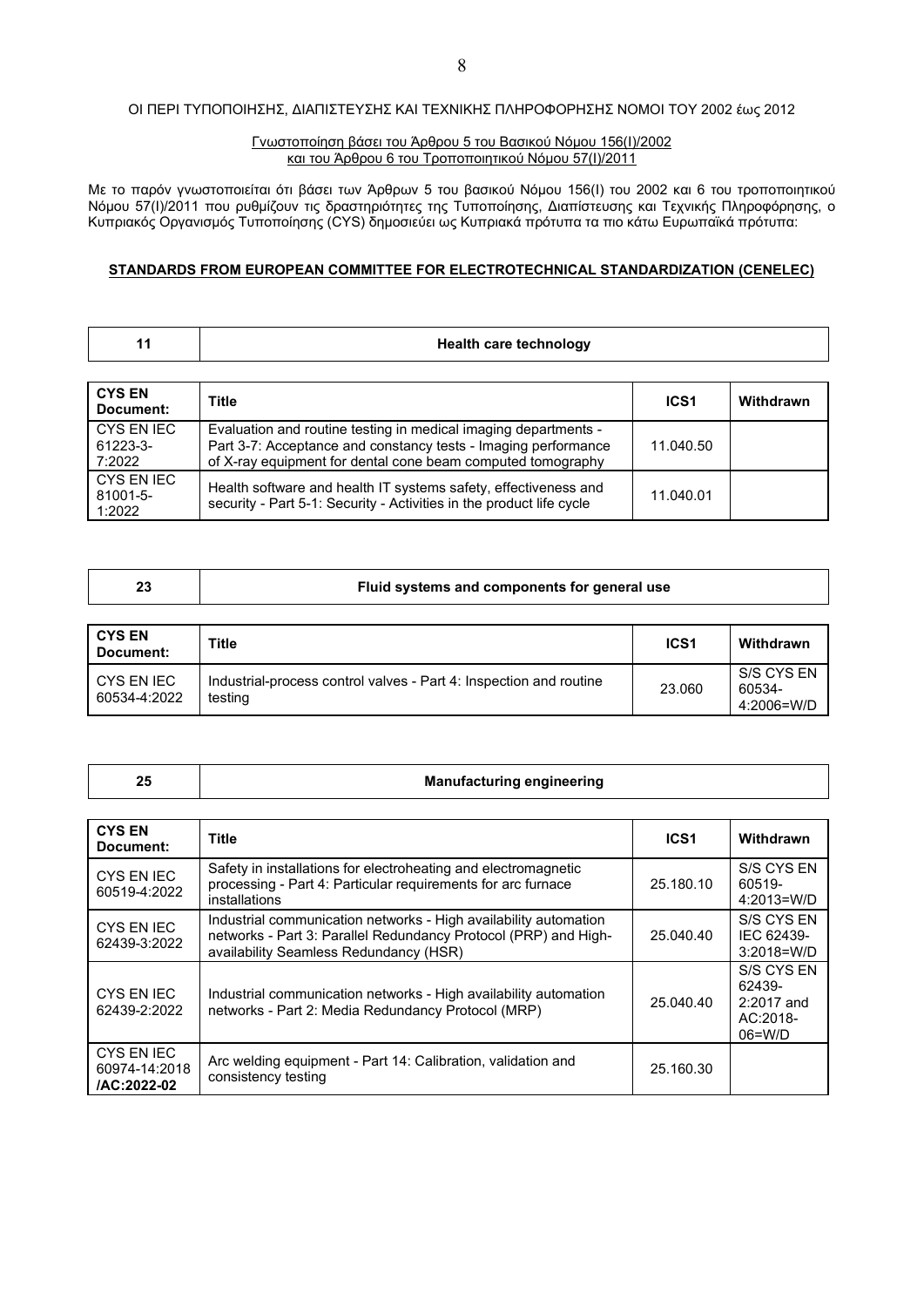|  | <b>Energy and heat transfer engineering</b> |
|--|---------------------------------------------|
|--|---------------------------------------------|

| <b>CYS EN</b><br>Document:        | Title                                                                                               | ICS <sub>1</sub> | Withdrawn                           |
|-----------------------------------|-----------------------------------------------------------------------------------------------------|------------------|-------------------------------------|
| CYS EN IEC<br>62093:2022          | Photovoltaic system power conversion equipment - Design<br>qualification and type approval          | 27.160           | S/S CYS EN<br>62093:2005<br>$=$ W/D |
| CYS EN IEC<br>61400-50-<br>3:2022 | Wind energy generation systems - Part 50-3: Use of nacelle-<br>mounted lidars for wind measurements | 27.180           |                                     |

| 29                         | <b>Electrical engineering</b>                                                                                  |                  |           |
|----------------------------|----------------------------------------------------------------------------------------------------------------|------------------|-----------|
| <b>CYS EN</b><br>Document: | <b>Title</b>                                                                                                   | ICS <sub>1</sub> | Withdrawn |
| CYS EN IEC<br>63182-3:2022 | Magnetic powder cores - Guidelines on dimensions and the limits<br>of surface irregularities - Part 3: E-cores | 29.100.10        |           |

| 31            | <b>Electronics</b> |                 |                  |
|---------------|--------------------|-----------------|------------------|
|               |                    |                 |                  |
| <b>CYS EN</b> | <b>Title</b>       | IC <sub>4</sub> | <b>Withdrawn</b> |

| Document:                          | Title                                                                                                                                                                                     | ICS1   | Withdrawn                              |
|------------------------------------|-------------------------------------------------------------------------------------------------------------------------------------------------------------------------------------------|--------|----------------------------------------|
| CYS EN IEC<br>63203-406-<br>1:2022 | Wearable electronic devices and technologies - Part 406-1: Test<br>method for measuring surface temperature of wrist-worn wearable<br>electronic devices while in contact with human skin | 31.020 |                                        |
| CYS EN IEC<br>61587-1:2022         | Mechanical structures for electrical and electronic equipment -<br>Tests for IEC 60917 and IEC 60297 series - Part 1: Environmental<br>requirements, test setups and safety aspects       | 31.240 | S/S CYS EN<br>61587-<br>$1:2017 = W/D$ |

**33 Telecommunications. Audio and video engineering**

| <b>CYS EN</b><br>Document:       | <b>Title</b>                                                                                                                                                           | ICS <sub>1</sub> | Withdrawn                                                 |
|----------------------------------|------------------------------------------------------------------------------------------------------------------------------------------------------------------------|------------------|-----------------------------------------------------------|
| <b>CYS EN IEC</b><br>55025:2022  | Vehicles, boats and internal combustion engines - Radio<br>disturbance characteristics - Limits and methods of measurement<br>for the protection of on-board receivers | 33.100.10        | S/S CYS EN<br>55025:2017<br>and<br>AC:2017-<br>$11 = W/D$ |
| CYS EN IEC<br>63246-3:2022       | Configurable car infotainment services (CCIS) - Part 3: Framework                                                                                                      | 33.160.99        |                                                           |
| CYS EN IEC<br>61970-<br>456:2022 | Energy management system application program interface (EMS-<br>API) - Part 456: Solved power system state profiles                                                    | 33.200           | S/S CYS EN<br>IEC 61970-<br>456:2018<br>$=$ W/D           |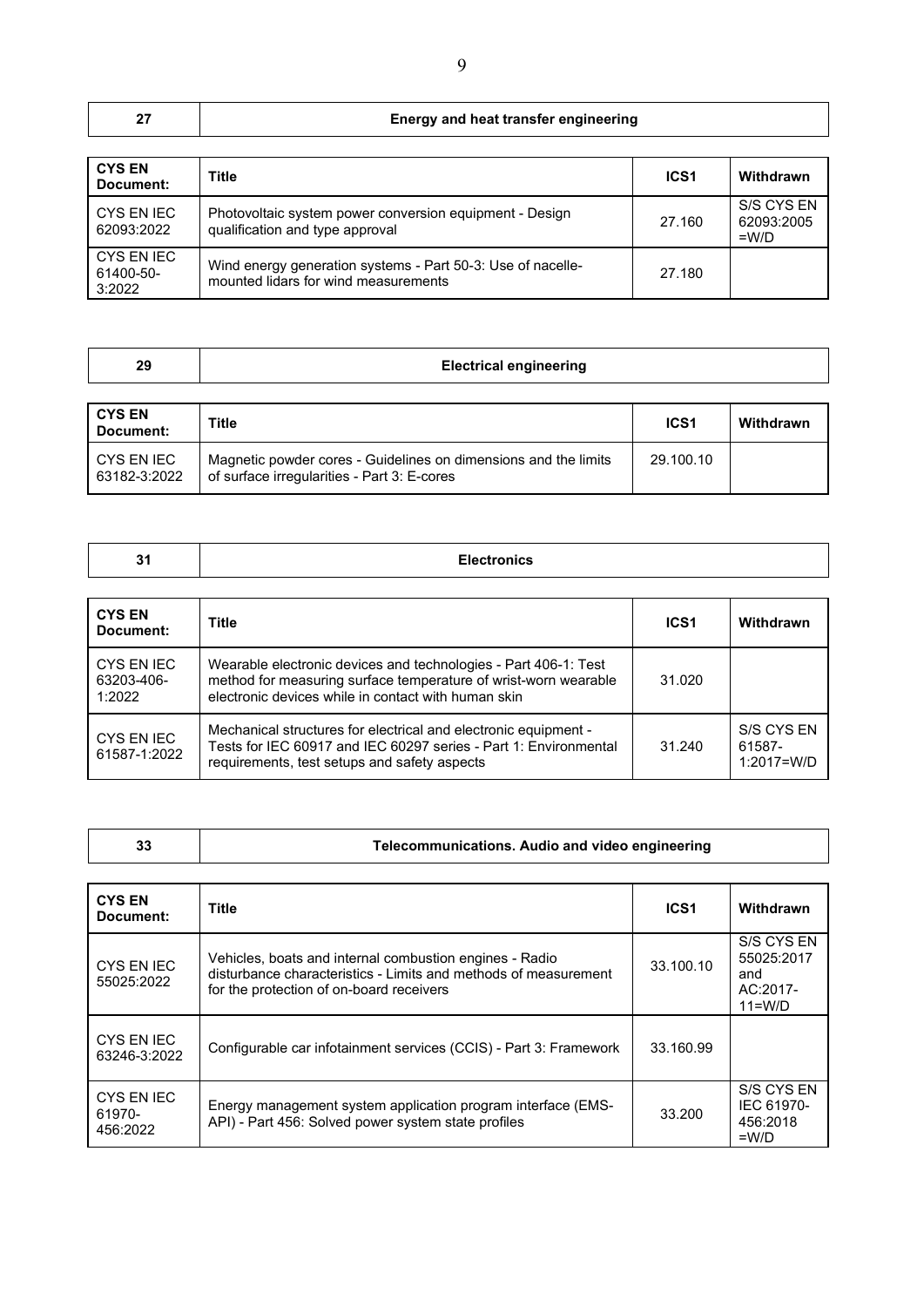| CYS EN IEC<br>61280-4-<br>1:2019<br>/A1:2022    | Fibre-optic communication subsystem test procedures - Part 4-1:<br>Installed cabling plant - Multimode attenuation measurement                                                                                  | 33.180.01 |  |
|-------------------------------------------------|-----------------------------------------------------------------------------------------------------------------------------------------------------------------------------------------------------------------|-----------|--|
| CYS EN IEC<br>61280-4-<br>5:2020<br>/AC:2022-02 | Fibre-optic communication subsystem test procedures - Part 4-5:<br>Installed cabling plant - Attenuation measurement of MPO<br>terminated fibre optic cabling plant using test equipment with MPO<br>interfaces | 33.180.01 |  |

|  | Shipbuilding and marine structures |
|--|------------------------------------|
|--|------------------------------------|

| <b>CYS EN</b><br>Document: | <b>Title</b>                                                                                                                                                                                                                       | <b>ICS1</b> | Withdrawn                           |
|----------------------------|------------------------------------------------------------------------------------------------------------------------------------------------------------------------------------------------------------------------------------|-------------|-------------------------------------|
| CYS EN IEC<br>62288:2022   | Maritime navigation and radiocommunication equipment and<br>systems - Presentation of navigation-related information on<br>shipborne navigational displays - General requirements, methods<br>of testing and required test results | 47.020.70   | S/S CYS EN<br>62288:2014<br>$=$ W/D |

## **AΛΛΕΣ ΕΚΔΟΣΕΙΣ**

| CLC Guide<br>1:2022 | Survey of Resolutions of the CENELEC General Assembly |
|---------------------|-------------------------------------------------------|
|---------------------|-------------------------------------------------------|